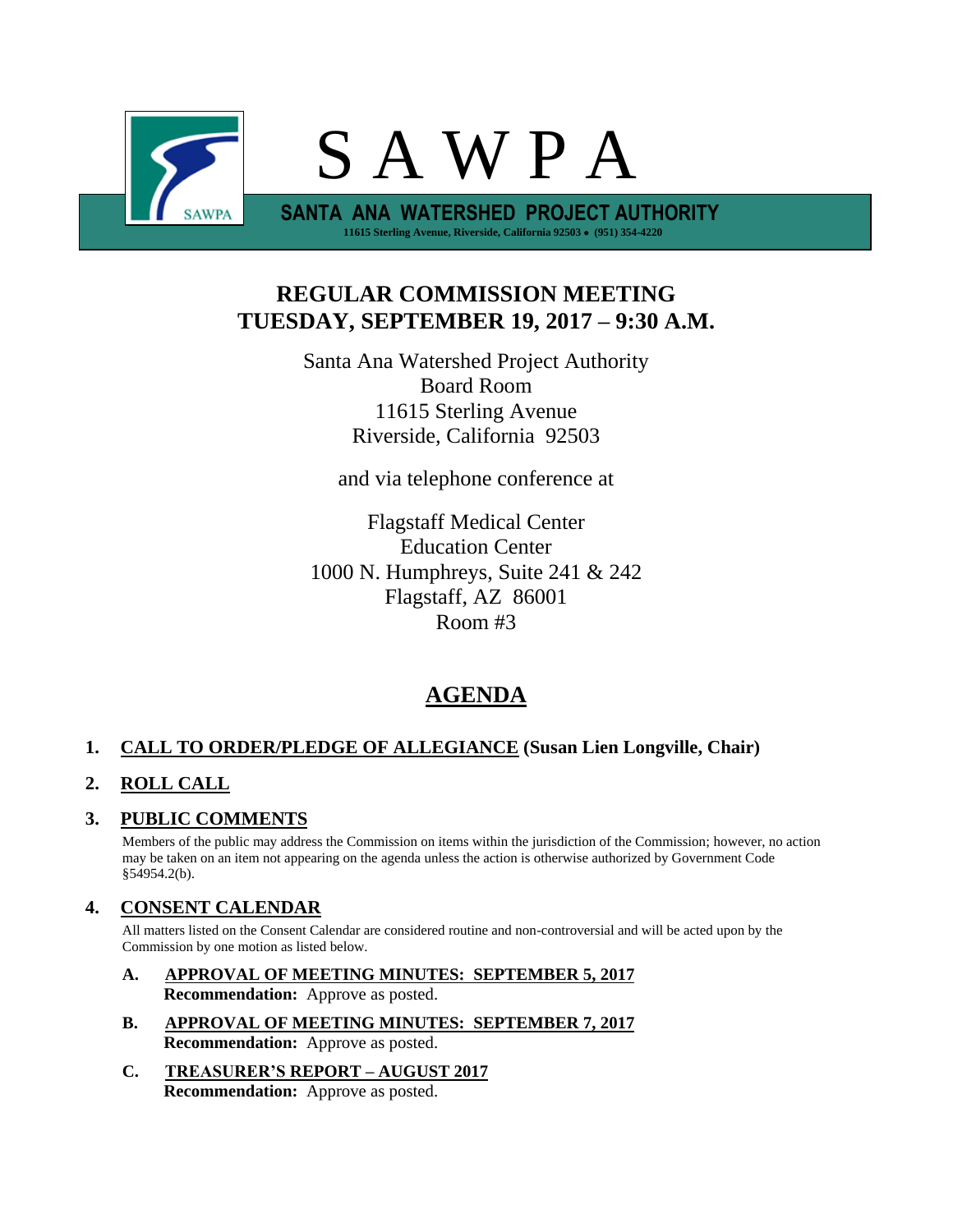## **5. NEW BUSINESS**

#### **A. INLAND EMPIRE BRINE LINE REACH V REHABILITATION AND IMPROVEMENT PROJECT, PHASE 1 – CONTINUED USE OF PUBLIC RELATIONS CONSULTANT (CM#2017.121)**

### **Presenters:** David Ruhl

**Recommendation:** Approve Change Order No. 4 with Hammons Strategies in an amount not to exceed \$11,250, increasing the total contract amount to \$78,750 and extending the current Agreement for an additional three (3) months through December 2017.

### **B. APPROVAL OF BRINE LINE RATE MODEL RFP (CM#2017.122)**

**Presenter:** Carlos Quintero

**Recommendation:** Direct staff to issue a request for proposal for professional services to prepare a Brine Line rate model.

## **C. INLAND EMPIRE BRINE LINE ORDINANCE NO. 8 AND RESOLUTION 2017-11 ESTABLISHING LOCAL LIMITS AND BEST MANAGEMENT PRACTICES REQUIREMENTS, INLAND EMPIRE BRINE LINE (CM#2017.123)**

**Presenter:** Lucas Gilbert

**Recommendation:** (1) Hear a presentation on the proposed Ordinance No. 8 and Resolution 2017-11, (2) Conduct a public hearing on Ordinance No. 8 and Resolution 2017-11 to receive comments, and (3) Consider adopting Ordinance No. 8 and Resolution 2017-11.

### **D. 2018 MEDICAL INSURANCE CAP (CM#2017.118)**

**Presenter:** Rich Haller

**Recommendation:** Direct staff to adjust the medical insurance cap to \$1,700.90, which reflects the ACWA/JPIA 2018 Kaiser Family Plan rate.

## **E. AB 574 QUIRK – POTABLE REUSE Presenter:** Rich Haller

**Recommendation:** Support AB 574 (Quirk).

## **6. INFORMATIONAL REPORTS**

**Recommendation:** Receive for information.

- **A. INTER-FUND BORROWING – JULY 2017 (CM#2017.115) Presenter:** Karen Williams
- **B. PERFORMANCE INDICATORS/FINANCIAL REPORTING – JULY 2017 (CM#2017.116) Presenter:** Karen Williams
- **C. BUDGET VS. ACTUAL VARIANCE REPORT – FYE 2017 FOURTH QUARTER – JUNE 30, 2017 (CM#2017.117) Presenter:** Karen Williams

### **D. FINANCIAL REPORT FOR THE FOURTH QUARTER ENDING JUNE 30, 2017**

- Inland Empire Brine Line
- SAWPA

**Presenter**: Karen Williams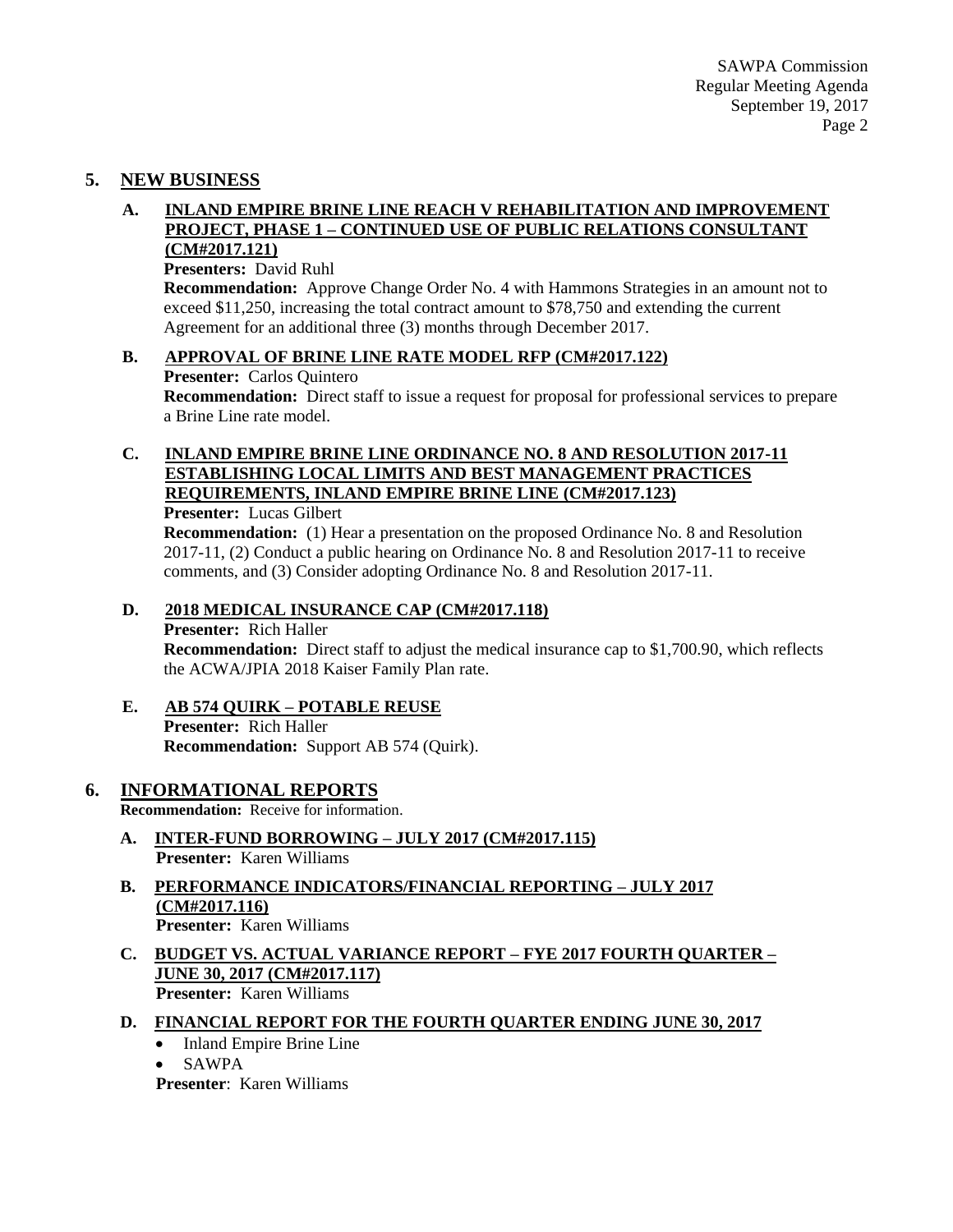SAWPA Commission Regular Meeting Agenda September 19, 2017 Page 3

#### **E. FOURTH QUARTER FYE 2017 EXPENSE REPORTS**

- Staff
- General Manager
- **Presenter**: Karen Williams
- **F. OWOW PLAN UPDATE 2018 STATUS (CM#2017.119) Presenter:** Mike Antos
- **G. UPDATE ON THE SANTA ANA SUCKER PROTECTION AND BENEFICIAL USE ENHANCEMENT PROJECT (CM#2017.120) Presenter:** Ian Achimore
- **H. GENERAL MANAGER'S REPORT**
- **I. CHAIR'S COMMENTS/REPORT**
- **J. COMMISSIONERS' COMMENTS**

### **K. COMMISSIONERS' REQUEST FOR FUTURE AGENDA ITEMS**

### **7. CLOSED SESSION**

**A. CONFERENCE WITH LEGAL COUNSEL – EXISTING LITIGATION PURSUANT TO GOVERNMENT CODE SECTION 54956.9(d)(1)**

Name of Case: Spiniello Companies v. Charles King Company, Inc., Santa Ana Watershed Project Authority, The Ohio Casualty Insurance Company (Superior Court of Los Angeles BC616589)

## **B. PURSUANT TO GOVERNMENT CODE SECTION 54957 – PERSONNEL MATTERS** General Manager

The Commission may consider approval of a contract with a new general manager, including compensation, in open session.

### **8. ADJOURNMENT**

Americans with Disabilities Act: If you require any special disability related accommodations to participate in this meeting, please call (951) 354-4230 or email kberry@sawpa.org. Notification at least 48 hours prior to the meeting will enable staff to make reasonable arrangements to ensure accessibility for this meeting. Requests should specify the nature of the disability and the type of accommodation requested.

Materials related to an item on this agenda submitted to the Commission after distribution of the agenda packet are available for public inspection during normal business hours at the SAWPA office, 11615 Sterling Avenue, Riverside, and available a[t www.sawpa.org,](http://www.sawpa.org/) subject to staff's ability to post documents prior to the meeting.

#### **Declaration of Posting**

I, Kelly Berry, Clerk of the Board of the Santa Ana Watershed Project Authority declare that on Thursday, September 14, 2017, a copy of this agenda has been uploaded to the SAWPA website a[t www.sawpa.org](http://www.sawpa.org/) and posted in SAWPA's office at 11615 Sterling Avenue, Riverside, California, and Flagstaff Medical Center Education Center, 1000 N. Humphreys, Flagstaff, Arizona.

 $\sim$  the light  $\sim$ Kelly Berry, CMC